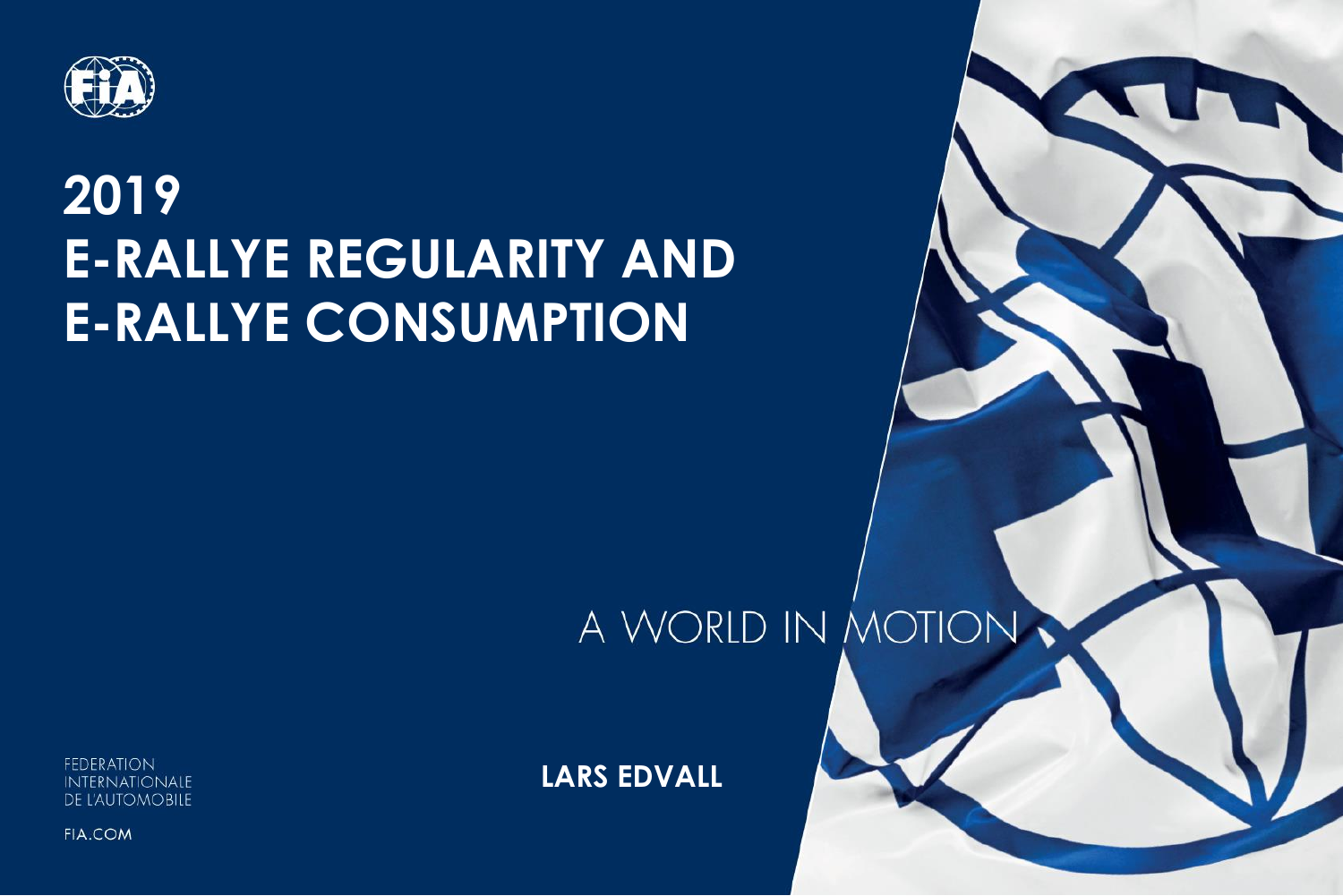

**181123 LARS EDVALL**

A WORID IN MOTIO

# **E-RALLY REGULARITY REGULATIONS Main difference from 2018**

### **Coefficient for length**

**>600km/2.0, 600->400km/1.5, up to 400km/1.0**

### **Coefficient for country**

**Outside Europe and some islands 1.5, All other countries 1.0**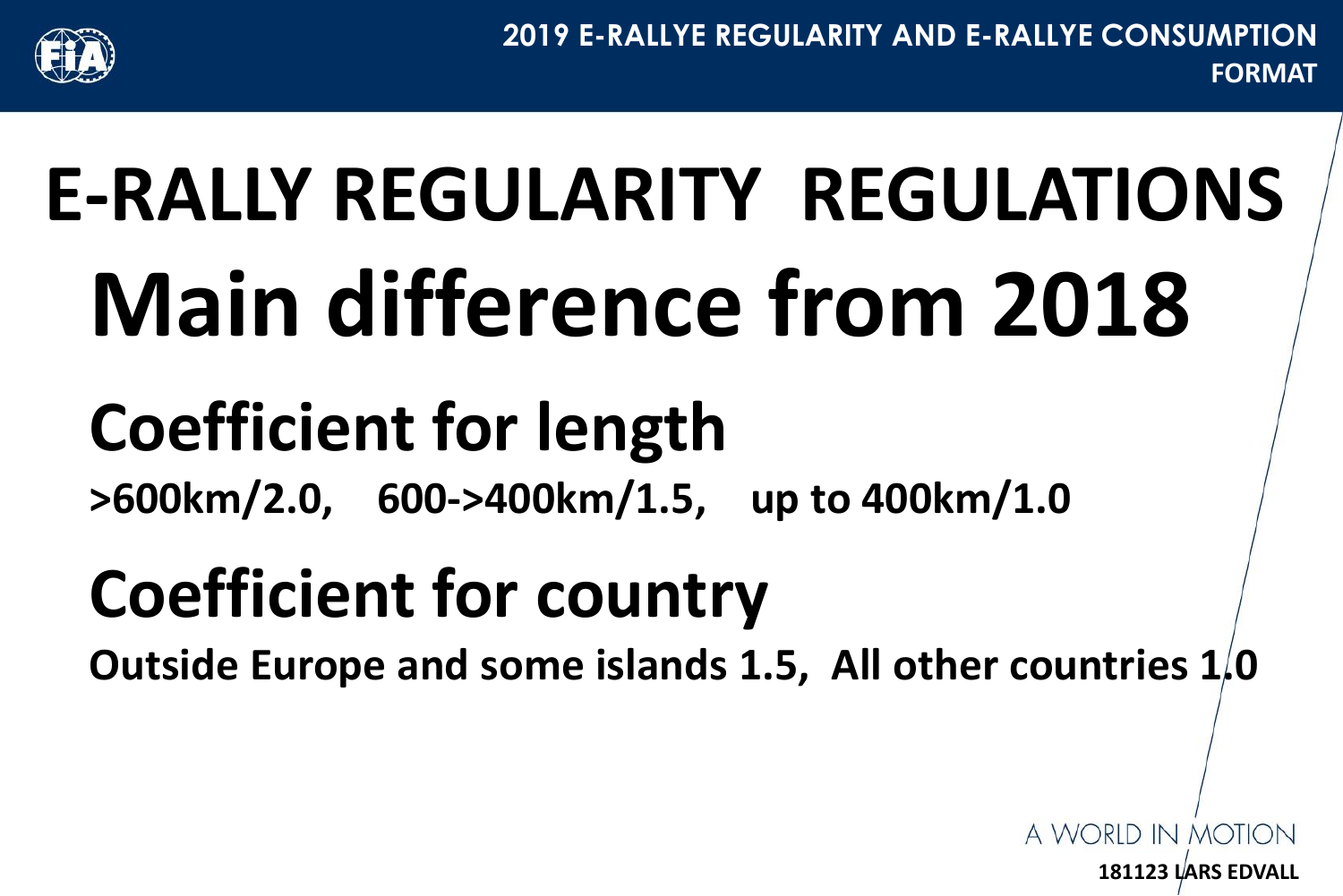

**181123 LARS EDVALL**

A WORID IN MOTI

## **E-RALLY REGULARITY REGULATIONS Other differences**

- **Replacement must be done 60 min before start**
- **Controls must be open until 60 min after last cars ideal time**
- **There must be at least 12 secret timecontrols totaly**
- **Maximum 150 km between charging places**
- **There can be free charging on a part of the event**
- **Charging must be done from grid, not from charger unit**
- **Official Notice Board can be physical or on Internet**
- **Smaler changes and editorial changes**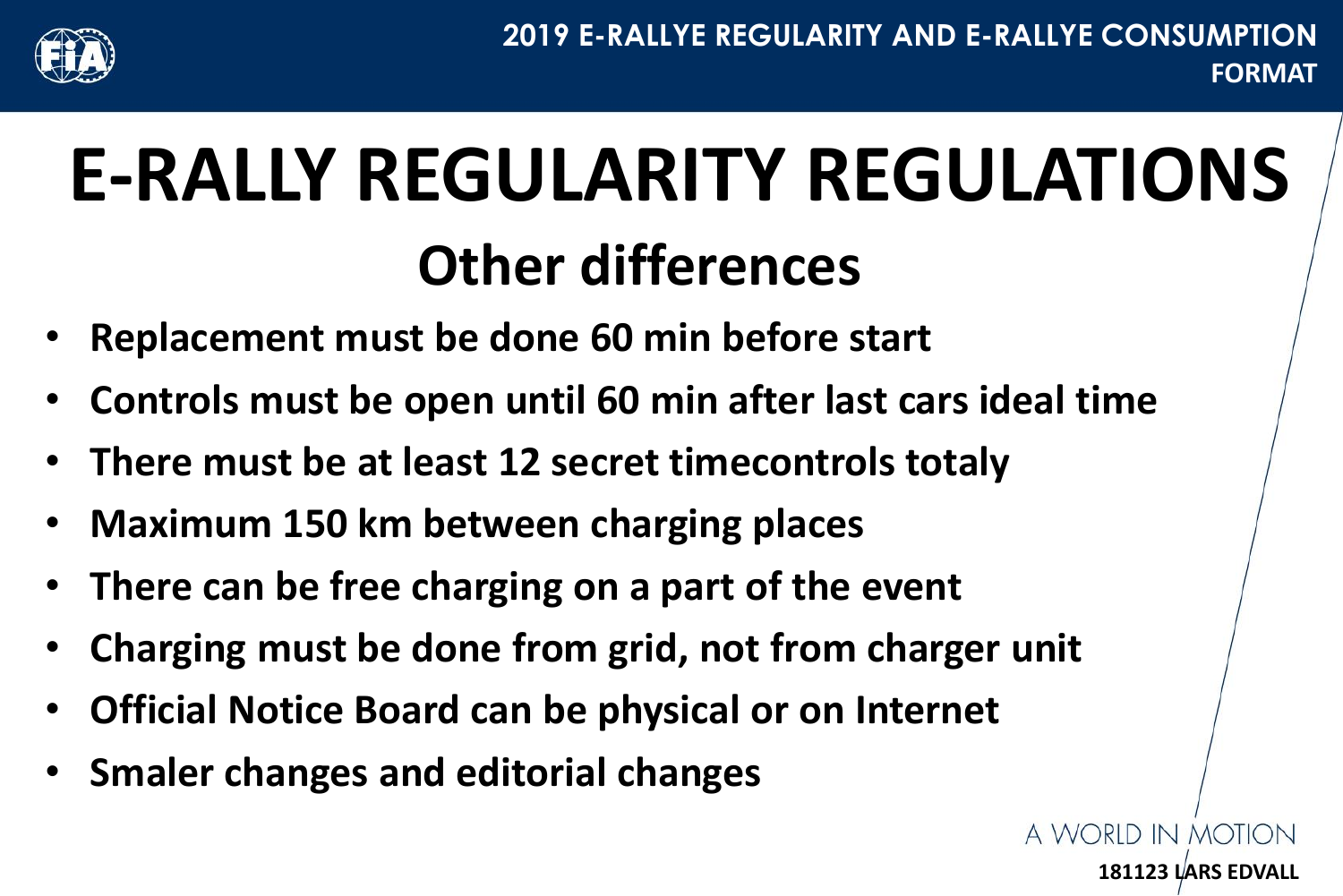

**FORMAT 2019 E-RALLYE REGULARITY AND E-RALLYE CONSUMPTION**



A WORLD IN MOTION **181123 LARS EDVALL**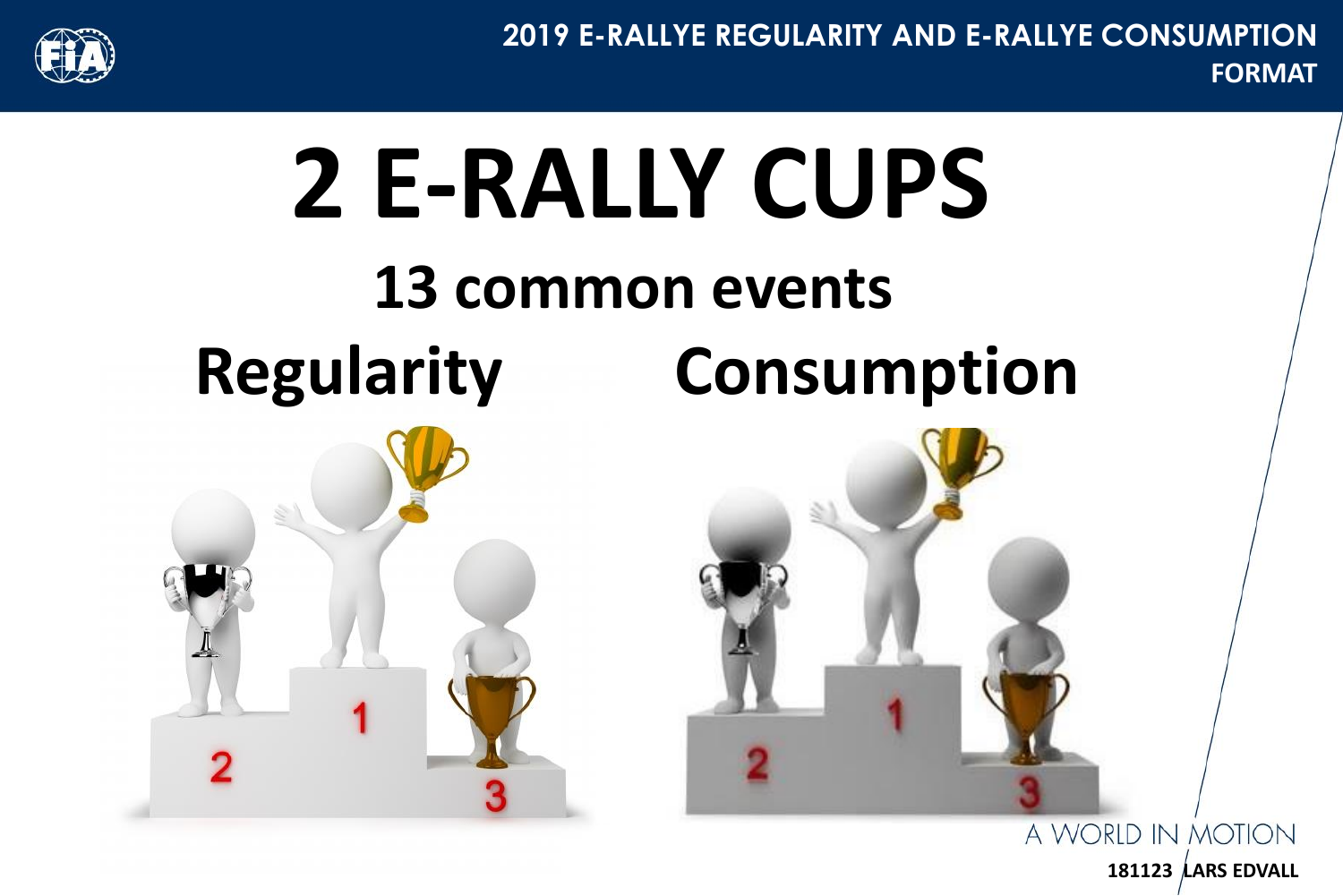

### **E-RALLYE REGULATIONS ONE EVENT BUT TWO DIFFERENT COMPETITIONS TWO CUPS, ONE FOR REGULARITY AND ONE FOR CONSUMPTION MOSTLY THE SAME REGULATIONS BUT WITH SOME DIFFERENCES**

#### *2019 E-RALLY REGULARITY*

- *General provisions*
- *Layout of the course*
- *Timekeeping Penalty on secret time controls*
- *Charging and recharging No account being taken of consumption*
- *Classifications Time controls Secret time controls*

#### *2019 E-RALLY CONSUMPTION*

- *General provisions*
- *Layout of the course*
- *Timekeeping No penalty on secret time controls*

**181123 LARS EDVALL**

A WORLD IN MOTION

- *Charging and recharging Measuring of consumption*
- *Classifications Time controls Consumption*